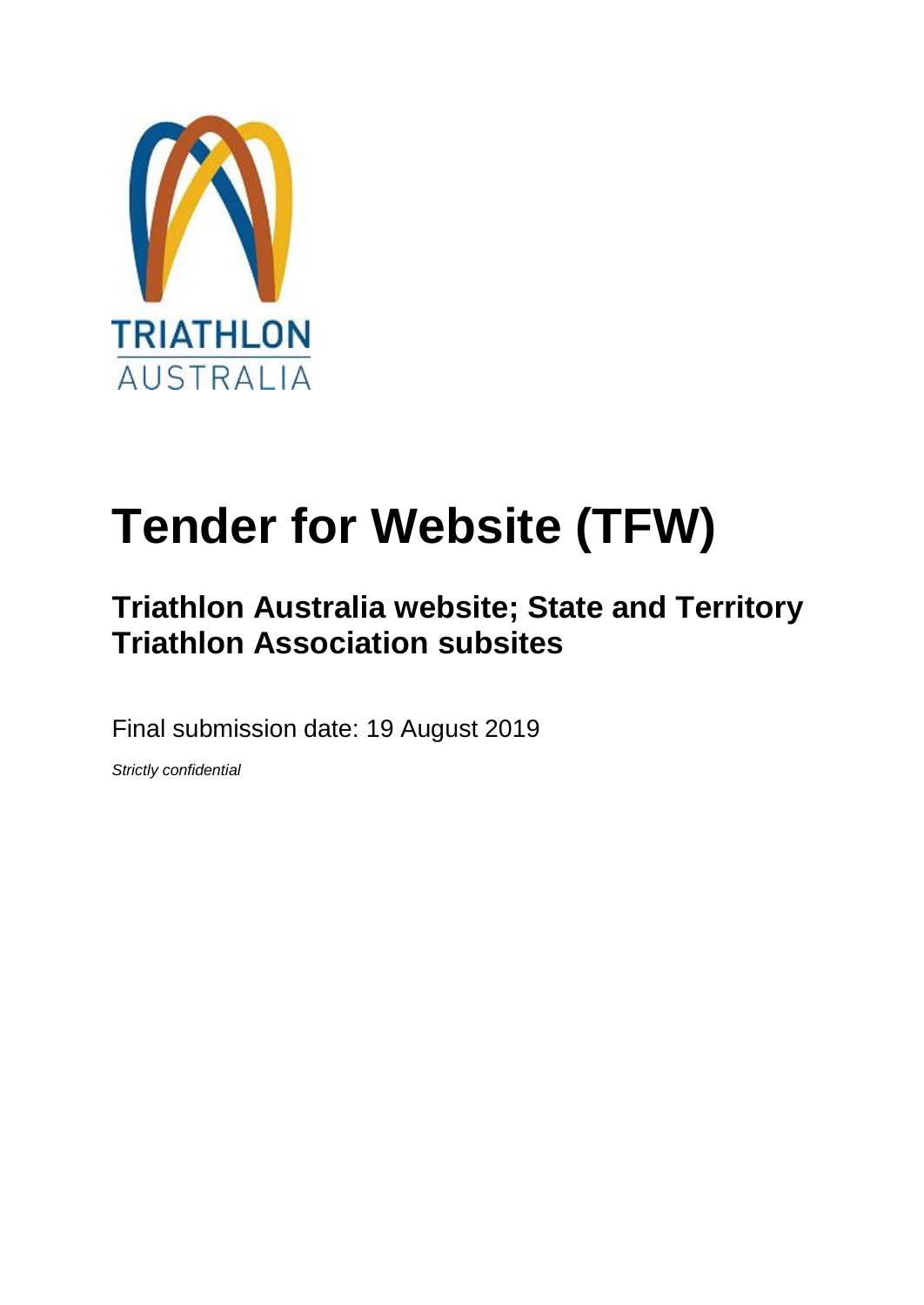

# <span id="page-1-0"></span>**Confidentiality Statement**

The information contained in this document is provided solely for the use of the Respondent (**Respondent**) of this Tender for Website (**TFW**) alone, and may only be use for the exclusive purposes of evaluating the Triathlon Australia Ltd (**TA**) website as part of the tender process

As a condition of you receiving this TFW, you agree to protect TA "Confidential Information" in the manner detailed below.

Any information relating to, or in connection with, the TA business, practices or procedures, whether in oral, visual, electronic or written form is "Confidential Information". In consideration for TA permitting the Respondent access to Confidential Information, the Respondent will:

- hold the Confidential Information in strict confidence and keep it secret and secure;
- not disclose any Confidential Information to any person other than to a person within its organisation to whom it is necessary to disclose the Confidential Information in order to evaluate the TFW, in which case, the Respondent agrees to inform, and obtain that other person's agreement to, these Confidential Information obligations;
- not allow or assist or make it possible for any other person to observe or have access to any Confidential Information (unless required by law or with the written consent of TA);
- not use or disclose the Confidential Information to the competitive disadvantage of TA; and
- should TA require, sign a Non-Disclosure Agreement (**NDA**) in a form required by TA.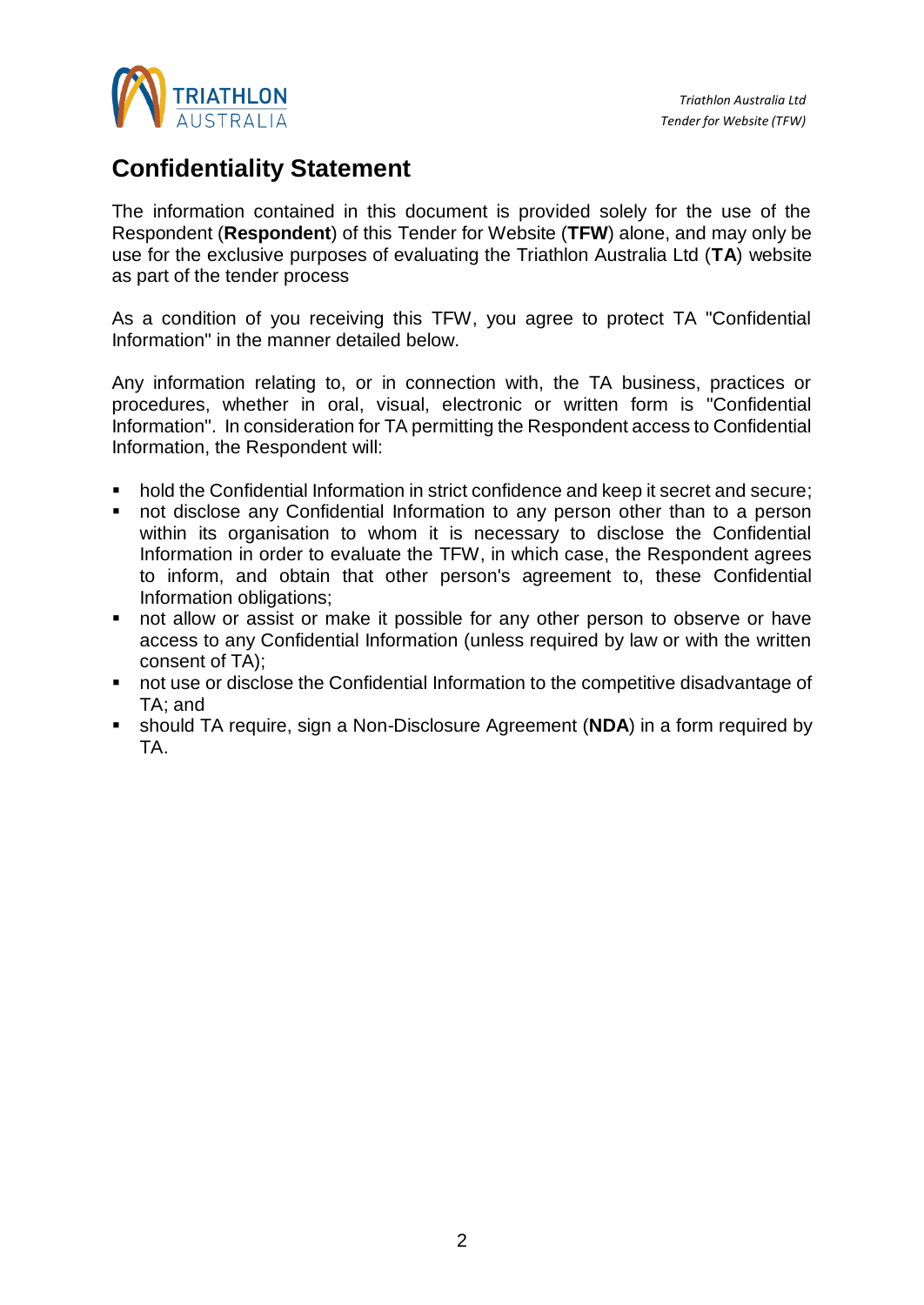

# **CONTENTS**

| 1.             |                                                              |  |
|----------------|--------------------------------------------------------------|--|
| 1.1            |                                                              |  |
| 1.2            |                                                              |  |
| 1.3            |                                                              |  |
| 1.4            |                                                              |  |
| 1.4            |                                                              |  |
| 1.5            |                                                              |  |
| 1.5.1          |                                                              |  |
| 1.5.2          |                                                              |  |
| 1.6            |                                                              |  |
| 1.7            |                                                              |  |
| 1.7.1          |                                                              |  |
| 1.7.2          |                                                              |  |
| 1.7.3<br>1.7.4 | INCORPORATION OF RESPONSE INTO SUBSEQUENT DOCUMENTS 10       |  |
| 1.7.5          |                                                              |  |
| 1.7.6          |                                                              |  |
| 1.7.7          |                                                              |  |
| 1.7.8          |                                                              |  |
| 1.7.9          |                                                              |  |
| 1.7.10         |                                                              |  |
| 1.7.11         |                                                              |  |
| 1.7.12         |                                                              |  |
| 1.7.13         |                                                              |  |
| 1.7.14         |                                                              |  |
| 1.7.15         |                                                              |  |
| 1.7.16         |                                                              |  |
| 1.7.17         |                                                              |  |
| 1.8            |                                                              |  |
| 2.             | <b>PART B - INFORMATION REQUESTED AND RESPONSE FORMAT 14</b> |  |
| 2.1            |                                                              |  |
| 2.2            |                                                              |  |
| 2.3.1          |                                                              |  |
|                |                                                              |  |
|                |                                                              |  |
| 2.3.4          |                                                              |  |
| 2.4            |                                                              |  |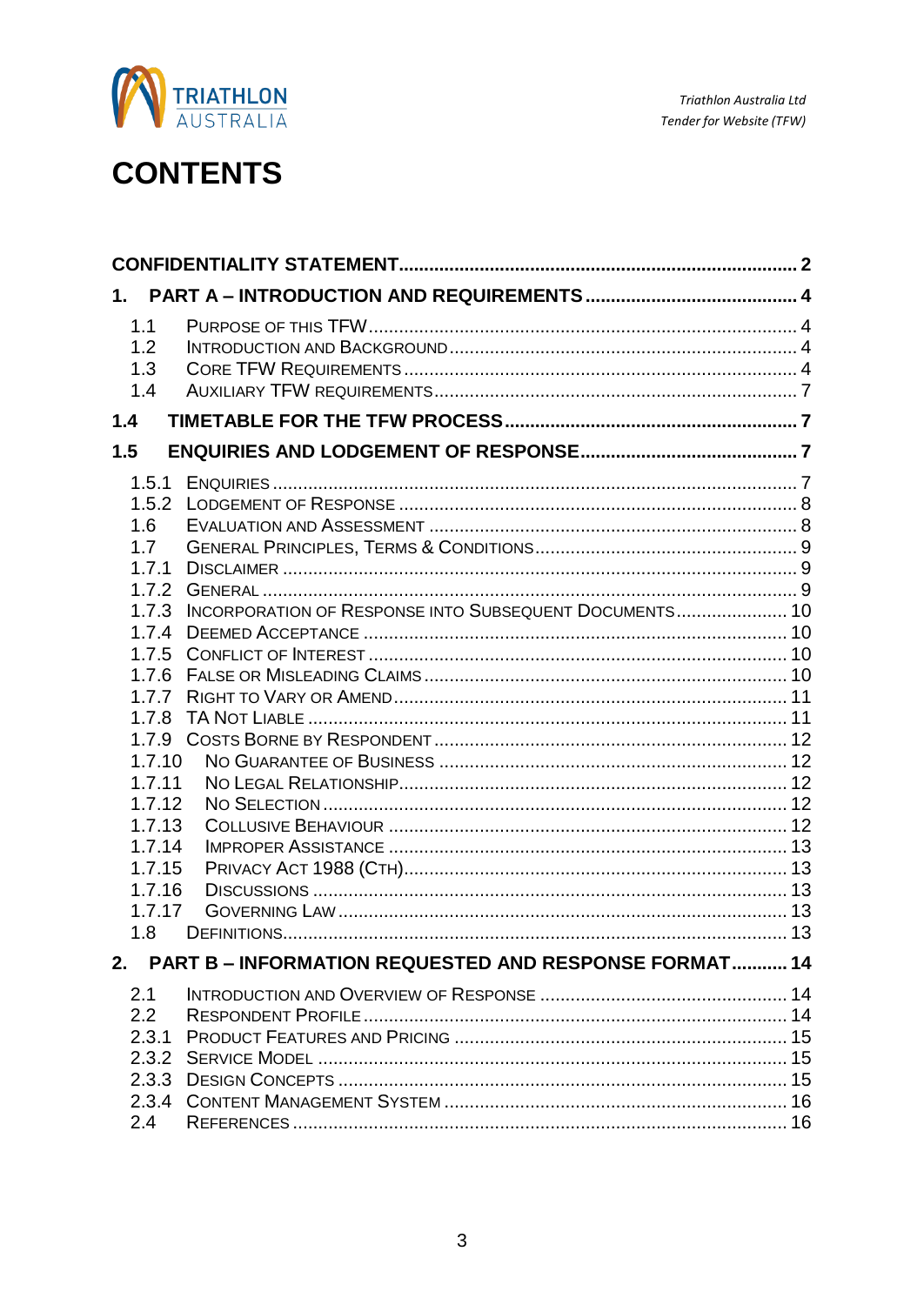

### <span id="page-3-0"></span>**1. PART A – Introduction and Requirements**

#### <span id="page-3-1"></span>**1.1 Purpose of this TFW**

Triathlon Australia (**TA**) is issuing this Tender for Website (**TFW**) to establish arrangements for the development of a National and State and Territory Triathlon Association websites.

#### <span id="page-3-2"></span>**1.2 Introduction and Background**

TA is the official National Sporting Organisation responsible for the management and delivery of the sports of triathlon, duathlon, aquathlon, paratriathlon and multisport within Australia.

TA has eight affiliated State and Territory Triathlon Associations (**STTAs**). The STTAs, are the legal members of TA. In addition, TA has approximately 22,000 individual members and 220 affiliated triathlon clubs.

The TA Board of Directors (**Board**) sets the overall policy and governs TA. Sub committees have been established to support the Board and the activities of TA nd the STTAs. The TA office implements Board policy to provide the best possible range of services to the members of TA.

National and State offices have a small core of professional support. This core is supported by volunteers, from board and committee members to officials and race organisers.

#### <span id="page-3-3"></span>**1.3 Core TFW Requirements**

This section outlines the core minimum TFW requirements with regard to the products required by TA.

- National website [\(www.triathlon.org.au\)](http://www.triathlon.org.au/)
- **EXTERM** STTA subsites the TFW must include a solution that incorporates eight STTA subsites. The solution should provide users with a seamless experience between the national site and STTA subsites and the CMS should allow STTA staff to manage regionalised content.
	- o Triathlon ACT [\(www.triathlon.org.au/ACT\)](http://www.triathlon.org.au/ACT)
	- o Triathlon New South Wales [\(www.triathlon.org.au/NSW\)](http://www.triathlon.org.au/NSW)
	- o Triathlon Northern Territory [\(www.triathlon.org.au/NT\)](http://www.triathlon.org.au/NT)
	- o Triathlon Queensland [\(www.triathlon.org.au/Qld\)](http://www.triathlon.org.au/Qld)
	- o Triathlon South Australia [\(www.triathlon.org.au/SA\)](http://www.triathlon.org.au/SA)
	- o Triathlon Tasmania [\(www.triathlon.org.au/Tas\)](http://www.triathlon.org.au/Tas)
	- o Triathlon Victoria [\(www.triathlon.org.au/Vic\)](http://www.triathlon.org.au/Vic)
	- o Triathlon Western Australia [\(www.triathlon.org.au/WA\)](http://www.triathlon.org.au/WA)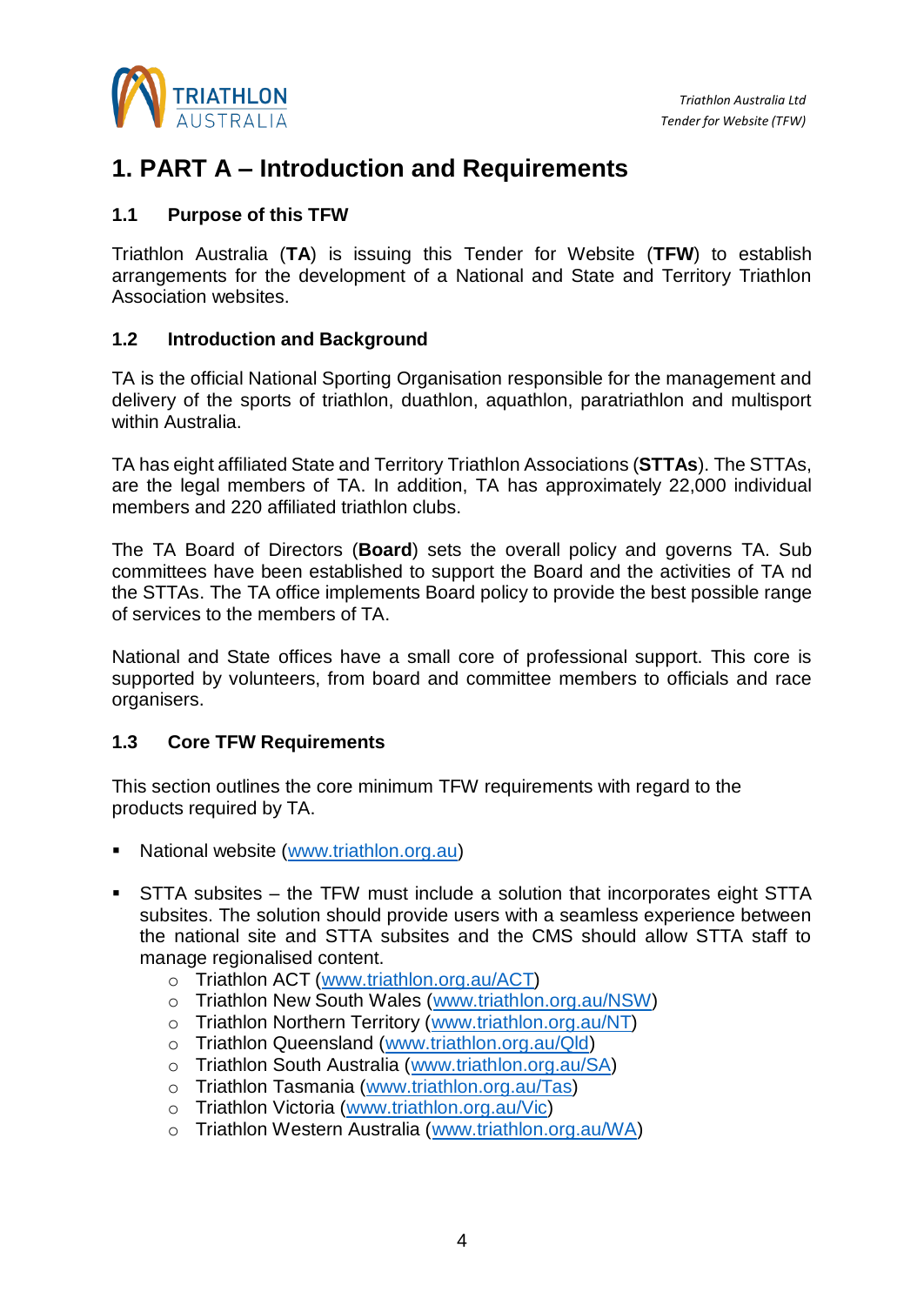

- **Functionality for the external user:** 
	- $\circ$  Responsive website mobile and tablet friendly
	- o Compatibility with all website browsers
	- o SSL certificate and privacy policy
	- o Static and rotating homepage slider (option for CMS user to select rotating or static)
	- o Mega menu dropdown
	- o User friendly URLs
	- o Share function enable sharing of news stories across social media channels and email
	- o Sort and view news stories by category (e.g. discipline, athlete, event, state)
	- o Prominent integration of TA's social and digital media channels including Facebook, Twitter, Instagram, LinkedIn, YouTube and Vimeo (homepage display). **Note:** Your Response should also provide a solution that allows TA to integrate user generated content.
	- $\circ$  Watch videos within the TA website via a dedicated videos page and video embed to a page or news page.
	- $\circ$  E-news database integration (linking to TA's Mailchimp account) the website should include a direct sign-up form as well as a newsletter archive. If you have an e-news solution as part of your digital offering, you should outline how that could rival the existing Mailchimp solution.
	- $\circ$  National Events calendar a solution to search non-sporting events (e.g. coaching clinics, officials' seminars, education conferences, awards nights, etc). The solution should offer a filter to search by keyword, category and state. Events that are not captured in *Expeed* (see below).
	- $\circ$  Club classified ability for triathlon clubs to complete an online form, list their details (name, contact information, social media channels, services offered); ability for users to find via a search. The search should include a filter to search by keywork, category and state. Requires moderation by CMS user before publishing.
	- o General website search
	- o FAQs page/s
	- o Media portal containing contact form and PDF downloadable resources
	- o Contact Us page (online form)
	- o Media contact page.
- Functionality Content Management System (CMS)
	- o Proprietary or open source CMS; user friendly as well as outlining your preferred solution, please state your rationale for your chosen CMS.
	- o Multiple user permissions (e.g. admin, editor, contributor, analyst). The highest level of user should have the ability to add and remove users. User permissions should have the ability to restrict user accounts to a particular STTA subsite.
	- $\circ$  Image gallery multiple image uploader
	- o Ability to embed videos from YouTube and Vimeo and display on a unique Videos page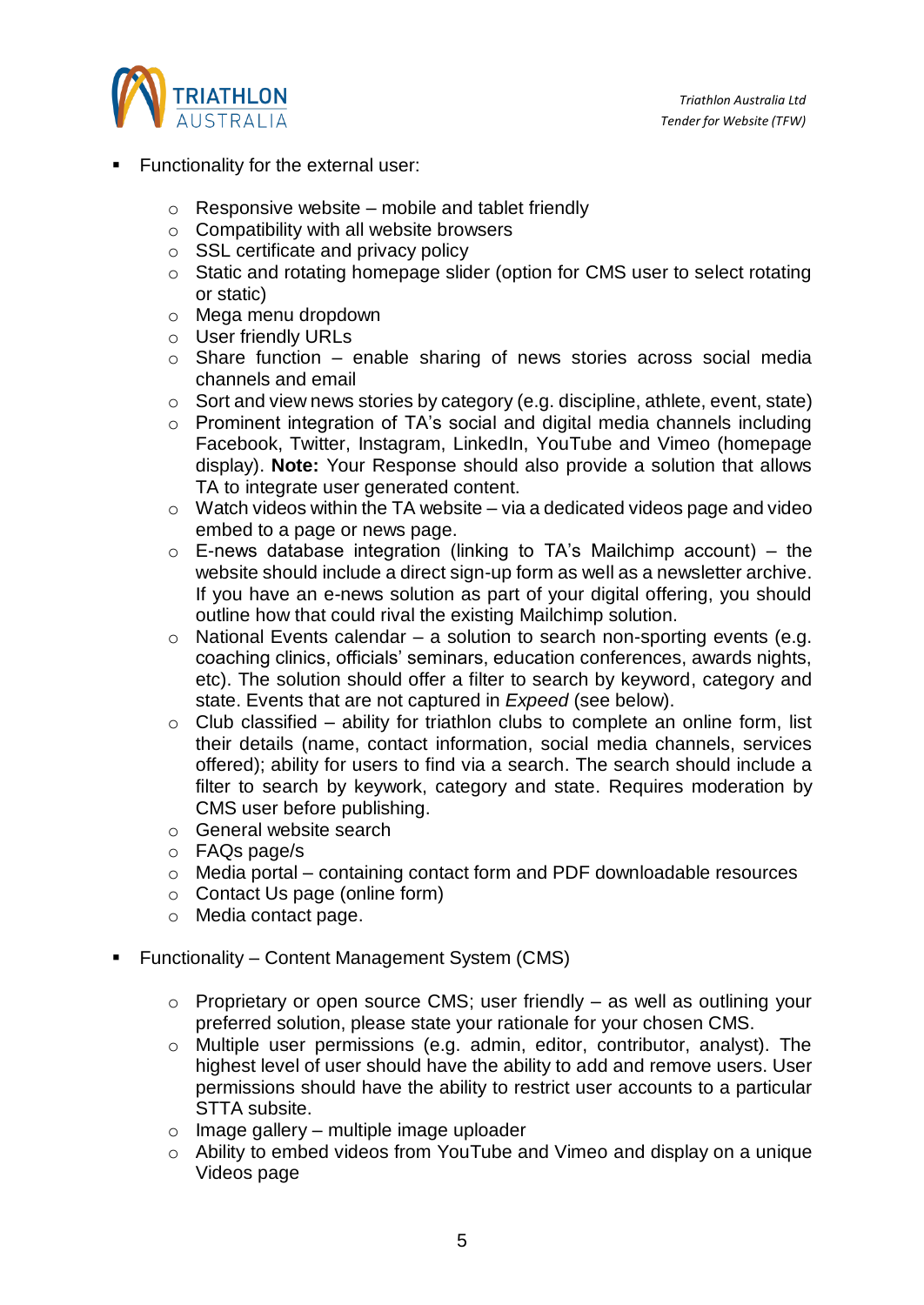

- o Ability to add tags to news stories (athlete tags, discipline tags) so that users can search by category
- $\circ$  Blog posts ability to add blog posts and attribute blogs to 'quest' authors (who are not CMS users). Solution should allow for the adding of tags (categories) to blog posts so that users can search by category
- $\circ$  Ability to create athlete profile page page to contain athlete information 'bio' (blurb), career highlights and fast facts (name, date of birth, place of birth, height, weight, discipline, Australian representation, social profiles). Athlete profiles should also include a 'related news' section so that relevant news stories that are tagged with an athlete's name appears beneath their athlete profile. Page to contain share function.
- o DIY form builder ability for CMS users to build their own online forms. As well as being able to export the data, there should be the option to have completed form data to be sent to a nominated email address.
- o Partner and sponsor logos ability for CMS users to add and remove sponsor/partner logos to a dedicated partners page (with logos that replicate on the homepage). Ability to change the order and hierarchy as new partners are added.
- o Partner page should provide space for each partner's logo, short blurb and partner link (stylised to suit overall website design).
- o Ability for CMS user to create a campaign subsite which includes hero image (that could be swapped out for a video), landing page with thumbnail image and abstract text that links to other TA pages.
- o Built in SEO.
- Website design
	- o Website design must adhere to the TA style guide (supplied). STTAs have their own logo (as outlined in the style guide), social media accounts and partners that will need to feature within their subsite.
	- o The website will need to have a visual impact for the user, be simple to navigate and reduce the clutter from the front page.
- Third party supplier integration your Response should outline how your product would integrate the following platforms:
	- o [Active membership portal](https://membercui.active.com/membership/membership-reg/enterEmail) TA's online membership registration system.
	- o *Expeed* [event search](https://calendar.triathlon.org.au/?defaultview=rhc_event) TA's event finder *Expeed* provides race organisers and national office staff with an online mechanism to log and sanction events. It is managed by the third-party provider of the same name. This service will be expanded to include a coach finder that will allow users to search for an accredited TA coach.
	- o Google analytics
	- o Microsoft Office 365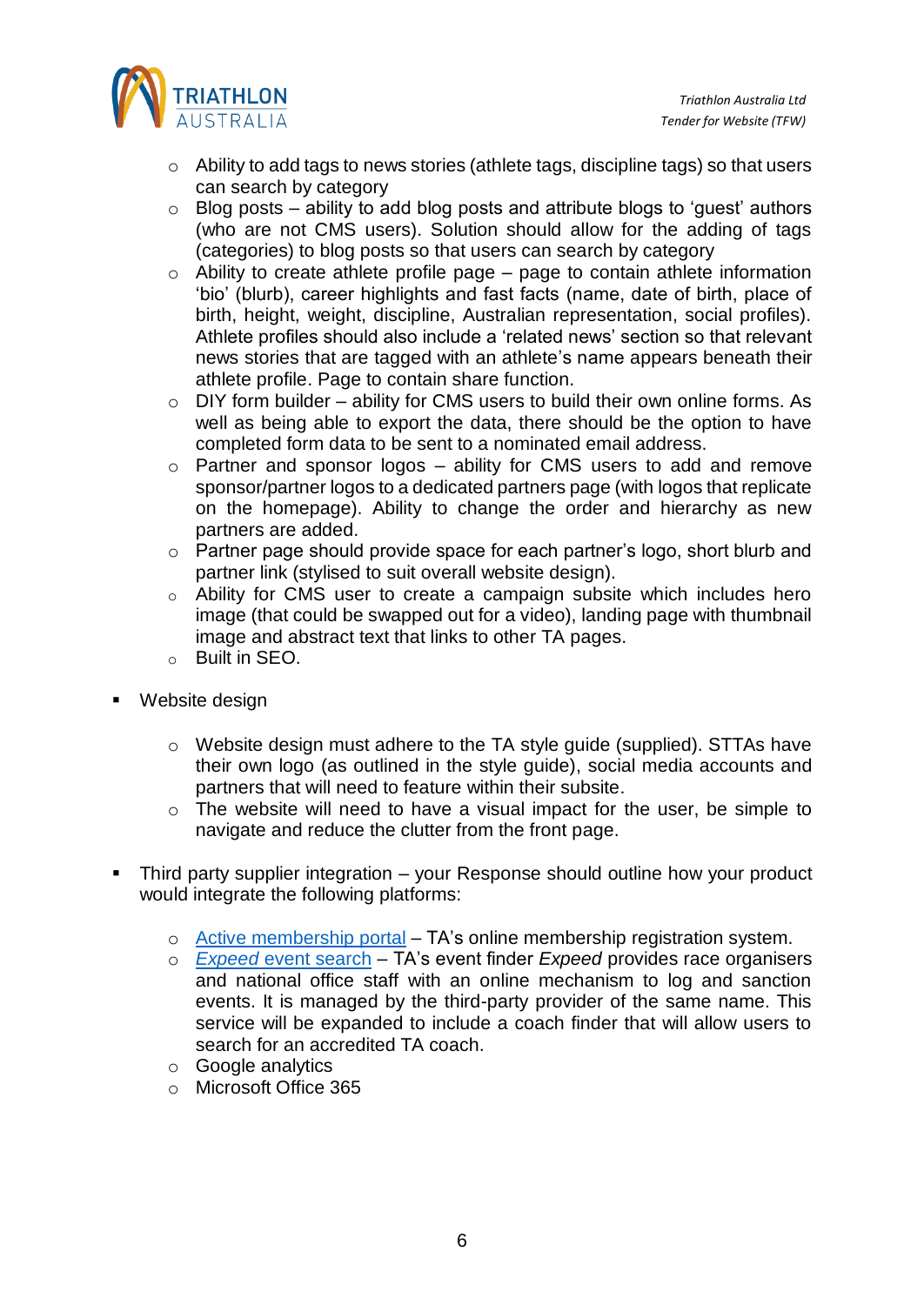

#### <span id="page-6-0"></span>**1.4 Auxiliary TFW requirements**

This section outlines the supplementary TFW requirements with regard to products that TA may require in the future. Your response should indicate that your product is compatible and also provide a cost estimate to implement after the launch of the website.

- Online shop e-commerce functionality, ability for TA to sell merchandise and coaching/officials resources via the website.
- Secure log-in for members using their membership ID and a unique password to access member only pages and content.

## <span id="page-6-1"></span>**1.4 Timetable for the TFW Process**

The table below outlines the indicative timetable for the conducting of the TFW process. The timeframes are indicative and may be amended by TA from time to time.

| <b>Release of TFW</b>                 | 24 June 2019                       |
|---------------------------------------|------------------------------------|
| Confirmation of TFW Receipt by        | Upon Receipt of Response           |
| Respondent (via email)                |                                    |
| Respondent Intention to Respond (via  | Close of Business Monday 1 July    |
| email)                                |                                    |
| Lodgement of TFW Responses (hard      | Close of Business Friday 16 August |
| and soft copies)                      |                                    |
| Confirmation of Response Receipt (via | Upon Receipt of Response           |
| email)                                |                                    |
| Presentations by shortlisted          | W/c 30 September                   |
| <b>Respondents</b>                    |                                    |
| <b>Final TFW Evaluation Completed</b> | Friday 18 October 2019             |
| TFW Evaluation presented to TA Board  | From Monday 21 October             |
| and STTA's                            |                                    |
| <b>Respondents Notified</b>           | November 2019                      |

Please note that late and/or incomplete Responses may only be accepted for evaluation at TA's absolute discretion.

## <span id="page-6-2"></span>**1.5 Enquiries and Lodgement of Response**

#### <span id="page-6-3"></span>**1.5.1 Enquiries**

All enquiries and comments with respect to this TFW should be directed to:

| <b>Name</b>      | <b>Position</b>                                | <b>Phone</b>    | <b>Email</b>                       |
|------------------|------------------------------------------------|-----------------|------------------------------------|
| Michelle<br>Cook | Senior Account<br>Manager, Beyond<br>the Break | 0414 702<br>697 | michelle.cook@btbconsulting.com.au |
|                  | Consulting                                     |                 |                                    |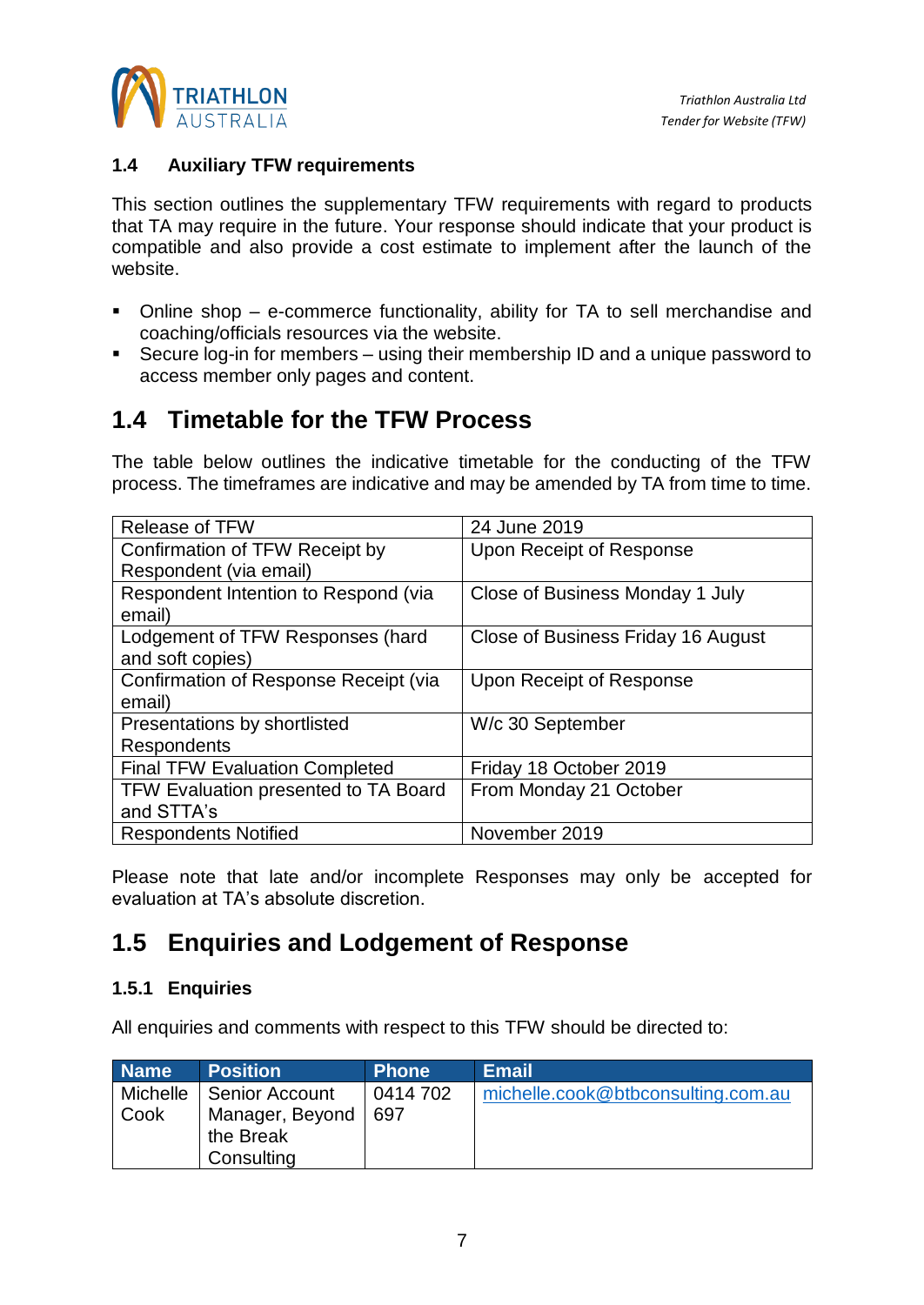

#### <span id="page-7-0"></span>**1.5.2 Lodgement of Response**

The following outlines the process for lodgement of responses to this TFW:

The Response should be presented in the following sequence:

- 1. Cover Letter
- 2. Response Documentation and
- 3. Appendix containing additional relevant information or documentation from the Respondent.

Please provide a soft copy submitted via email and a hard copy submitted by post to the address provided below;

Completed Responses must be delivered in accordance with the lodgement date detailed above.

The Response, including all quotes (financial or otherwise) will be considered to be binding and must be signed by a person duly authorised by the Respondent prior to submission.

All hard copy Responses to this TFW should be addressed to:

ATTENTION: Michelle Cook Senior Account Manager Beyond the Break Consulting Suite 201D, 204-218 Botany Road ALEXANDRIA, NSW, 2015

#### <span id="page-7-1"></span>**1.6 Evaluation and Assessment**

TA has prepared a set of evaluation criteria as part of the preparation of this TFW. These criteria in conjunction with any other criteria identified by TA will be used to evaluate all Responses submitted. The following process will be utilised.

- An initial evaluation will consider whether or not every requirement contained within this TFW has been fulfilled. TA reserves the right at its sole discretion to disqualify without further consideration any Response that does not satisfy the basic requirements of the TFW.
- Subsequently, the evaluation will consider the Response against the core TFW requirements set out in this document in the context of the criteria identified for each individual requirement.
- **•** TA will not necessarily provide any information relating to the evaluation criteria and reserves the right to weight any assessment and selection criteria in accordance with its own priorities at the time.
- The evaluation criteria will remain confidential to TA unless considered by TA to be relevant to further discussion after the evaluation.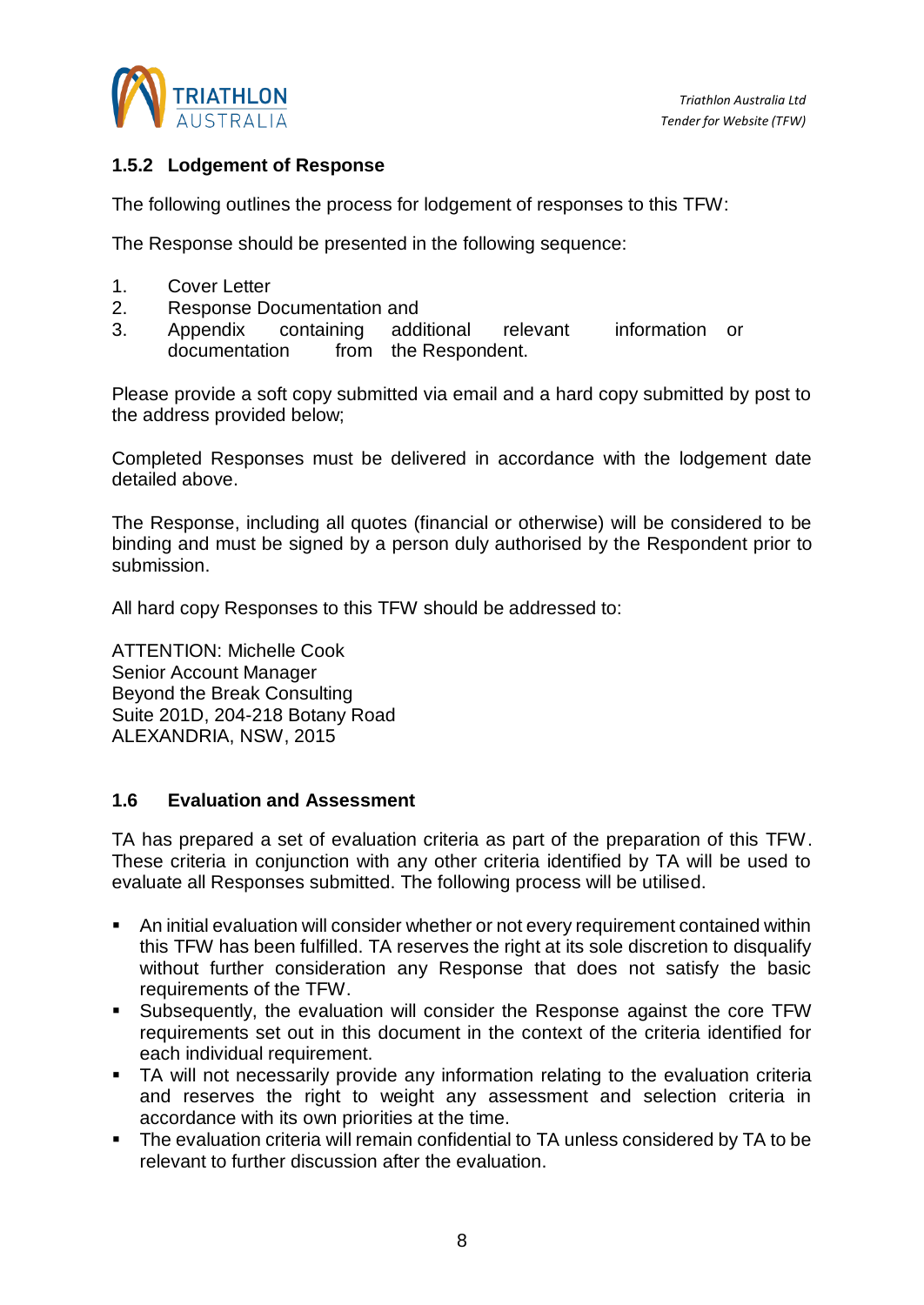

The successful Respondent will be notified as per clause  $1.4$  – Timetable for the TFW process.

#### <span id="page-8-0"></span>**1.7 General Principles, Terms & Conditions**

<span id="page-8-1"></span>By submitting a Response to this TFW, the Respondent agrees to the following:

#### **1.7.1 Disclaimer**

The issuing of this document does not commit TA to negotiate with, select or contract with any organisation for the provision of the Supplies or Services described herein. Nor does it restrict TA to the proposed Supplies or Services described. TA may vary its description of the Supplies or Services following review of Responses received to the TFW. TA reserves the right to suspend or cancel this TFW at its own discretion and without penalty and at any time. TA may also issue a further TFW (or similar) document, whether in place of, or in addition to, this TFW.

Whilst the contents of this TFW and associated attachments are considered accurate as of the date of the TFW, TA makes no express or implied representation or warranty to this effect and, to the extent permitted by law, TA expressly disclaims any and all liability arising from the information in this TFW. Statements, information and forecasts contained in this TFW may change with time. This TFW is not exhaustive, and does not purport to contain all information that an interested Respondent would desire or require to assess its contents.

In addition, the appointment of a preferred Respondent will be governed by the contract negotiated between TA and the preferred Respondent.

#### <span id="page-8-2"></span>**1.7.2 General**

This TFW is not to be construed, interpreted or relied on as an offer capable of acceptance by any person, or as creating any form of contractual or quasi-contractual relationship.

All material submitted in response to this TFW will become the property of TA. Such intellectual property as may exist in the information contained in the Response will remain vested in the Respondent. The Respondent agrees and acknowledges however, (in submitting a Response) that, notwithstanding any NDA or other confidentiality agreement between the parties, TA may use the information contained in the Response (and any other information provided by the Respondent in connection with this TFW or the Response) for the purposes of:

- Evaluating and clarifying any Response
- Preparing any subsequent, additional or replacement TFW (or similar) document (except TA will not disclose specific details of any costings provided by a Respondent)
- Preparing, negotiation and conducting any subsequent contract directly or indirectly in connection with or resulting from this TFW and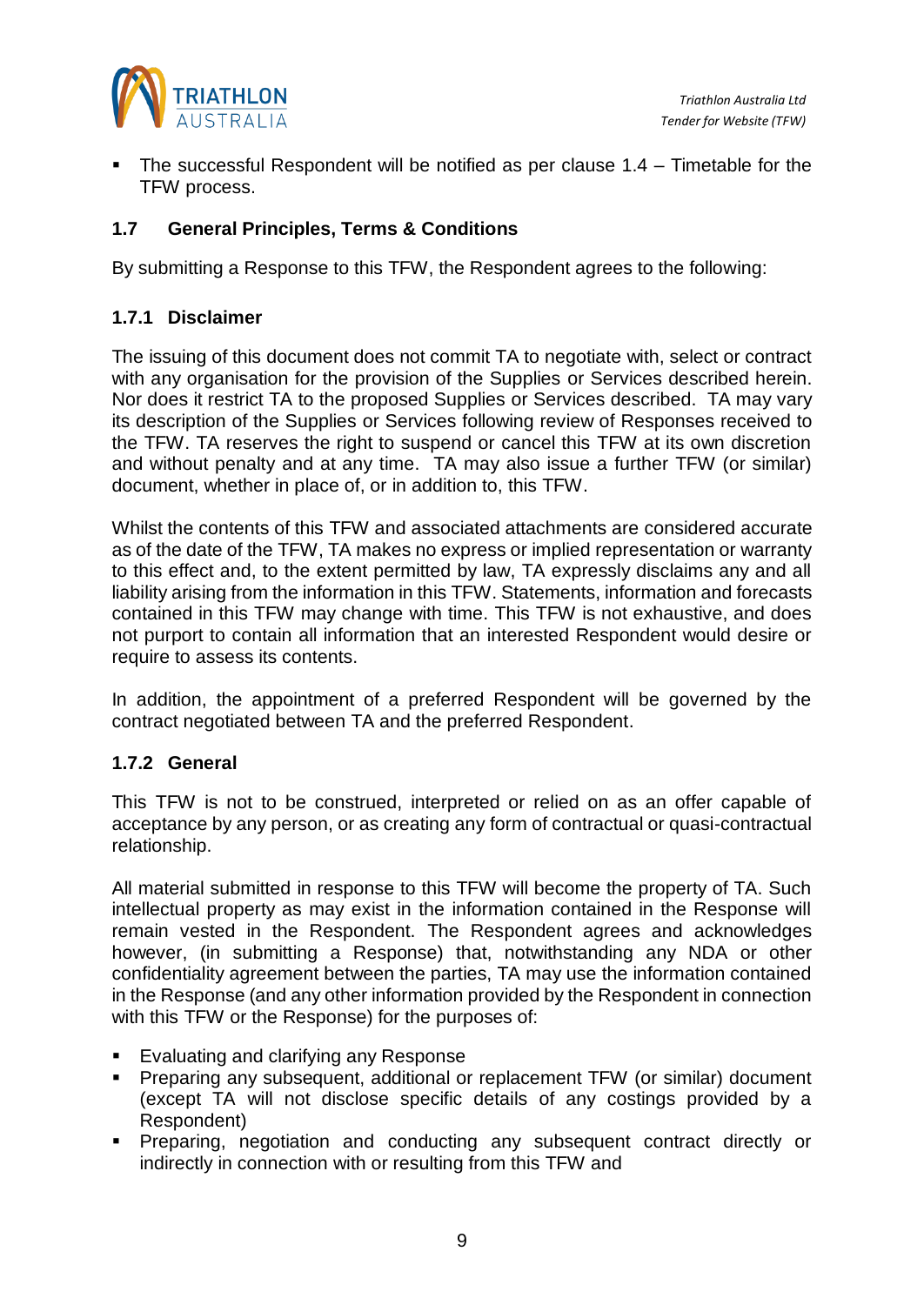

Anything else related to the above purposes.

In addition to TA's rights above to use and disclose information provided by a Respondent, by submitting a Response, the Respondent also acknowledges and consents to disclosure of any information provided by the Respondent, whether confidential or not, if the disclosure:

- a. is required or authorised by law or the rules of any relevant stock exchange
- b. is required to meet the audit, reporting, governance or accountability requirements of TA including without limitation, the requirements of the Privacy Act 1988
- c. is, or becomes, public knowledge, other than by breach of confidentiality by TA or other unlawful means by TA
- d. to TA's consultants, advisers or agents or
- e. The disclosure:
	- i. has been consented to by the Respondent or
	- ii. is reasonably necessary to enable TA to exercise its rights or perform its obligations under this TFW or any related contract.

#### <span id="page-9-0"></span>**1.7.3 Incorporation of Response into Subsequent Documents**

Responses are to be submitted on the basis that TA will be relying on the information and representations contained in them. At its discretion, TA may incorporate all or any part of this TFW and the successful Response (including any subsequent related written or verbal communications from the Respondent) into any subsequent TFW or similar document and / or into a final agreement.

#### <span id="page-9-1"></span>**1.7.4 Deemed Acceptance**

By submitting a Response, the Respondent has:

- a. agreed to the principles set out in this section of the TFW and
- b. used its best efforts to ensure conformity to the requirements set out in this TFW.

#### <span id="page-9-2"></span>**1.7.5 Conflict of Interest**

The Respondent must state in its Response any circumstances or relationships which constitute a conflict or potential conflict of interest in respect of this TFW and its Response or with the Respondent's obligations under the agreement with TA in relation to the subject matter of this TFW if the Respondent were to be awarded such an agreement.

#### <span id="page-9-3"></span>**1.7.6 False or Misleading Claims**

If the Respondent has made false or misleading claims or statements, TA reserves the right to cease consideration of the Respondent's Response.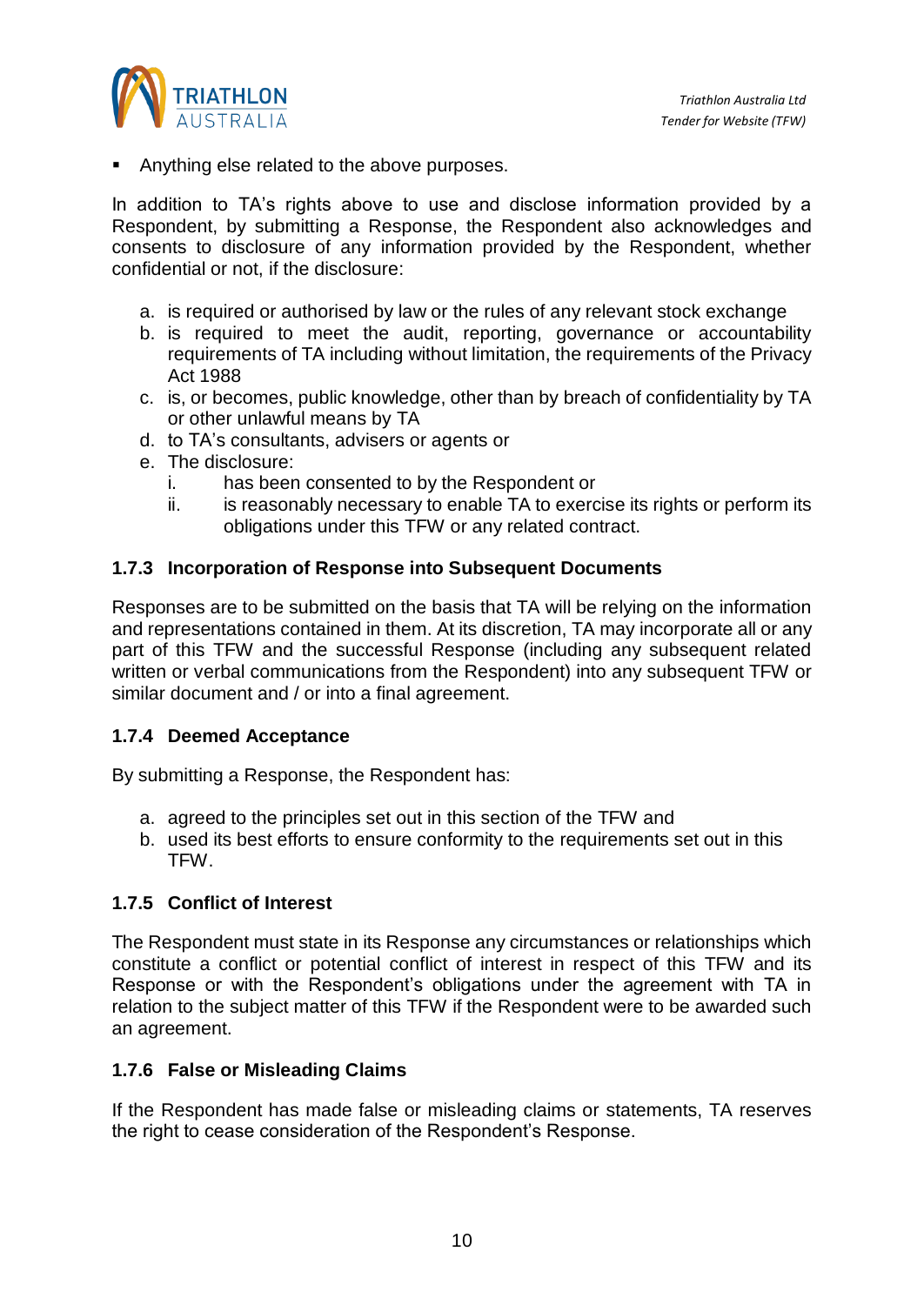

#### <span id="page-10-0"></span>**1.7.7 Right to Vary or Amend**

TA reserves the right, at its absolute discretion, to add to, vary or amend:

- a. The scope, content and timetable of this TFW
- b. The process of evaluating Responses and
- c. The process of negotiating with and selecting the successful Respondent.

Respondents will have no claim against TA or its respective officers, employees, consultants, agents or advisers with respect to the exercise of this right. In addition, TA reserves the right to:

- accept or reject any Responses whether or not the Response or the Respondent conforms with the requirements of this TFW
- obtain clarification of Responses
- seek additional information from Respondents
- provide additional information to any or all Respondents
- negotiate or not negotiate with one or more Respondents or a non-Respondent
- discontinue negotiations with any Respondent
- enter into a contract or other binding relationship outside the TFW process
- select and negotiate with more than one Respondent
- cancel, add to or amend the information, requirement, terms, procedures or processes set out in this TFW
- publish or disclose the names of a Respondent, whether or not successful.

#### <span id="page-10-1"></span>**1.7.8 TA Not Liable**

To the maximum extent permitted by law, TA is and will not be liable or in any way responsible for any loss, damage, cost or expense of any nature:

- a. resulting from the exercise of any of TA's rights referred to above or otherwise contained in this TFW
- b. incurred by any Respondent in preparing and submitting a Response or in providing answers to clarification questions from TA or
- c. arising in any way out of or in connection with the statements, opinions, projections, forecasts or other representations, actual or implied, contained in or omitted from this TFW or by reason of any reliance thereon by any person or body.

Without limiting the above, TA is and will not be liable to any Respondent on the basis of any promissory estoppel, quantum meruit or on any other contractual, quasi contractual or restitutionary grounds or in negligence as a consequence of any matter or thing relating or incidental to a Respondent's participation in the TFW process, including, without limitation, instances where TA:

- a. varies or terminates one or more stages or sub-stages of the TFW process or
- b. exercises or fails to exercise any of its other rights under or in relation to this TFW or any other aspect of the TFW process.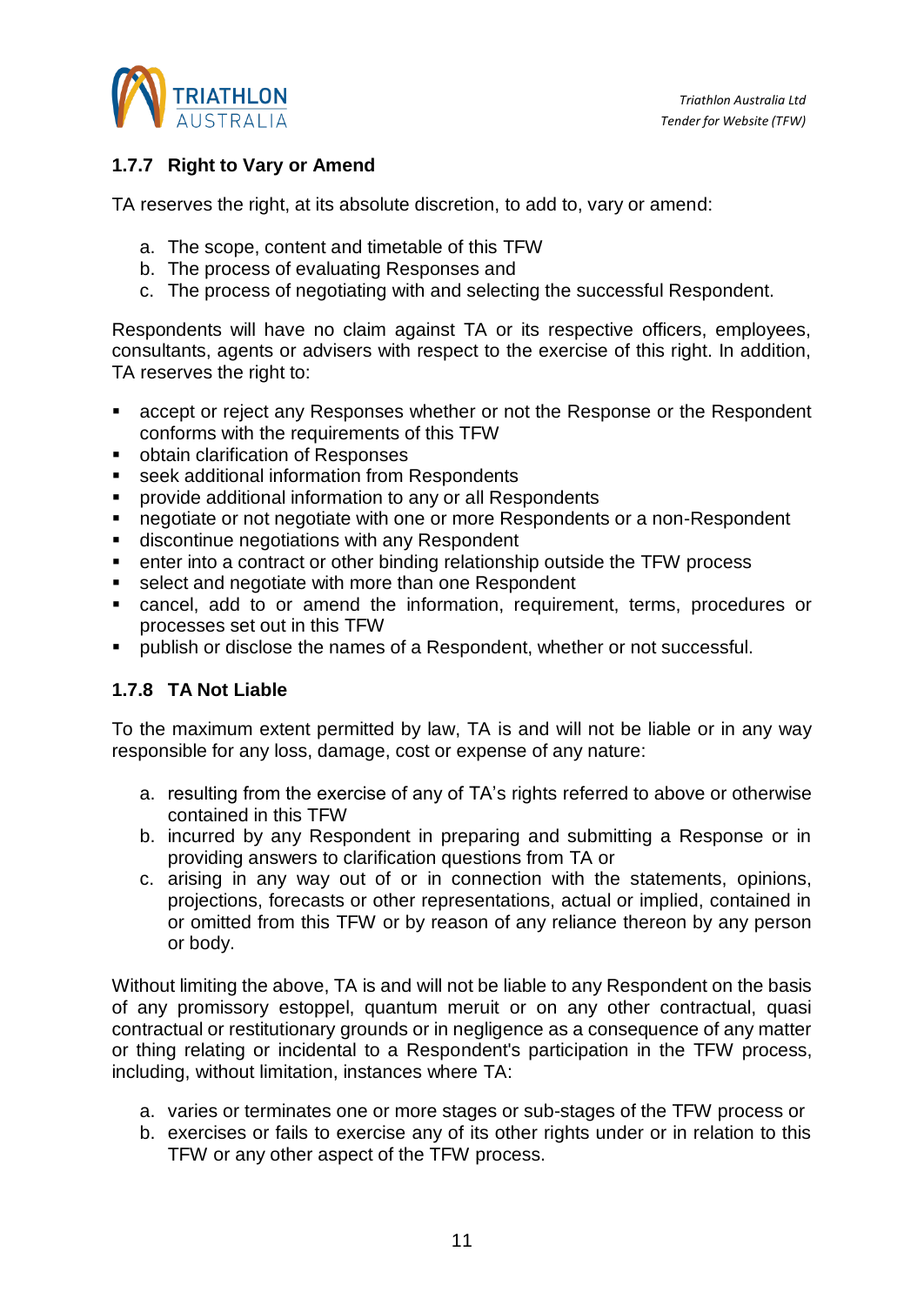

#### <span id="page-11-0"></span>**1.7.9 Costs Borne by Respondent**

A Respondent's participation in any stage of the TFW process is at the Respondent's sole risk, cost and expense. In particular, all costs and expenses incurred by Respondents in any way associated with the development, preparation and submission of the Response, including but not limited to attendance at meetings, discussions, etc. and providing any additional material required by TA, will be borne entirely and exclusively by the Respondent.

#### <span id="page-11-1"></span>**1.7.10 No Guarantee of Business**

TA does not guarantee, warrant or otherwise represent that any business, revenue or other benefit or any minimum volume or value of business, revenue or other benefit will be earned or received by a successful Respondent(s).

#### <span id="page-11-2"></span>**1.7.11 No Legal Relationship**

No binding legal relationship in respect of the matters set out in this TFW will exist between any of the Respondents and TA unless the duly authorised representatives of the Respondent and TA sign a contract resulting from this TFW. TA will prepare and provide a contract to the successful Respondent (if any).

#### <span id="page-11-3"></span>**1.7.12 No Selection**

Respondents should be aware that TA may, at its sole discretion, not select any preferred Respondent following the conclusion of this TFW process.

#### <span id="page-11-4"></span>**1.7.13 Collusive Behaviour**

a. Respondents must ensure that:

- I. neither the Respondent, nor any of its officers, employees or agents, has knowledge of the Response prices of any other Respondent(s) prior to the Respondent submitting its Response and
- II. Prior to the close of Responses, neither the Respondent, nor any of its officers, employees or agents, disclosed the Response price submitted by the Respondent to any other Respondent or to any other person except a person who was assisting to submit its Response.
- b. Respondents must not provide information whether directly or indirectly, to any person or organisation to assist any other Respondent to prepare a separate Response.
- c. The Respondent acknowledges and agrees that neither the Respondent nor any of its officers, employees or agents has entered into or will enter into without TA's prior consent, any contract, arrangement or understanding to pay any money or provide any other benefit to any other person or body in respect of this TFW or any contract resulting from this TFW.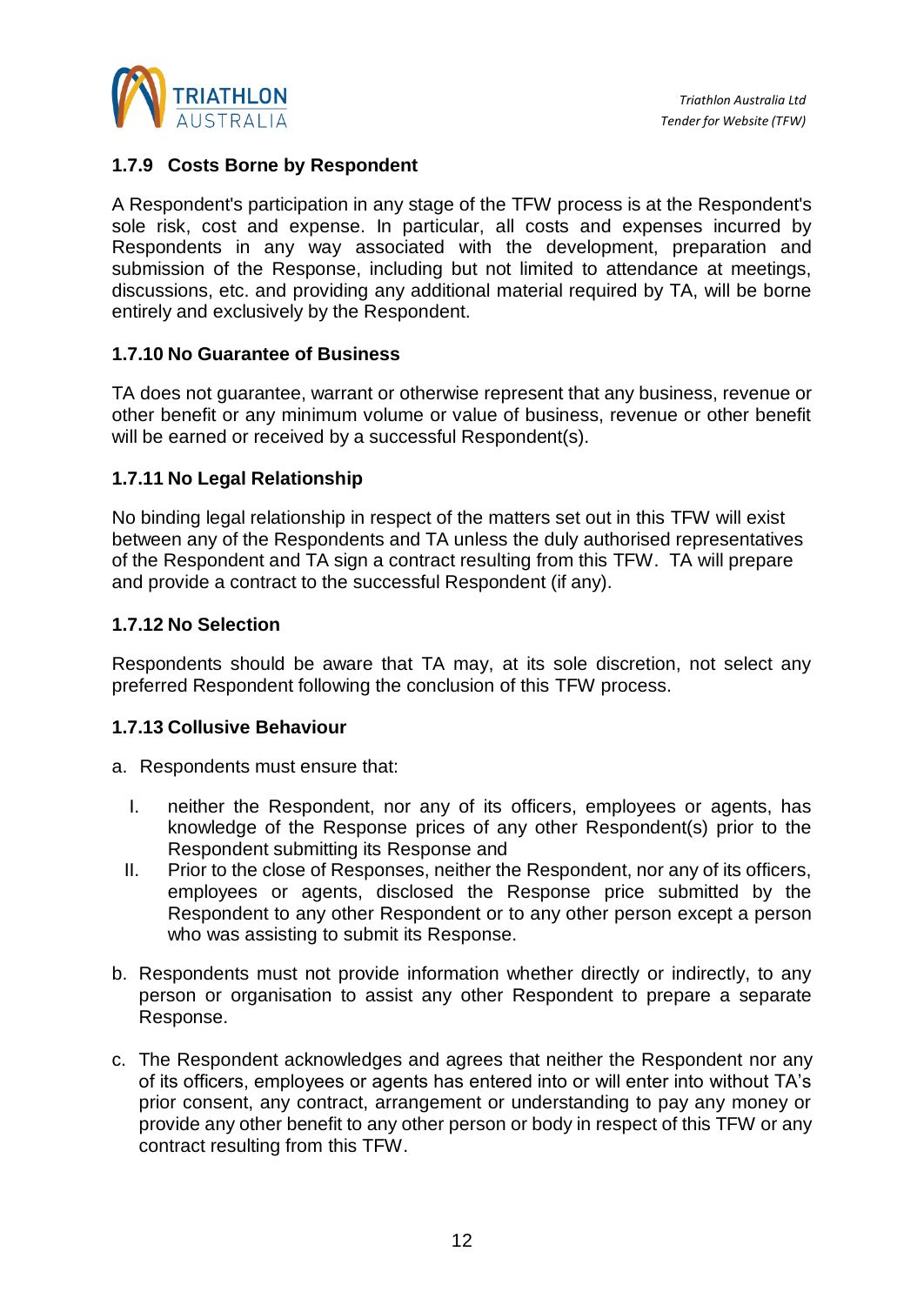

#### <span id="page-12-0"></span>**1.7.14 Improper Assistance**

Respondents must not use the improper assistance of employees or former employees of TA or information unlawfully obtained from TA in compiling their Responses. TA may, at its absolute discretion, set aside a Response that has been compiled with such improper assistance or unlawfully obtained information.

#### <span id="page-12-1"></span>**1.7.15 Privacy Act 1988 (Cth)**

- a. As part of the TFW process TA may collect personal information about the Respondent's personnel and / or customers.
- b. Personal information collected under the TFW process will be used by TA for the purposes described in section 1.7.2 above.
- c. TA may disclose personal information collected under the TFW process for the purposes described in section 1.7.2 above.
- d. Respondents should be aware that organisations (unless exempt) are subject to the National Privacy Principles under the Privacy Act 1988. Respondents should obtain, and in making a Response will be deemed to have obtained, their own advice on the impact of the Privacy Act 1988 (Cth) on their participation in the TFW process.

#### <span id="page-12-2"></span>**1.7.16 Discussions**

Respondents should also note that TA will be available during the response period to provide answers to any questions that arise.

#### <span id="page-12-3"></span>**1.7.17 Governing Law**

This TFW and the process it envisages are to be construed in accordance with the law applying in New South Wales. The Respondent must comply with all relevant laws in preparing and lodging its Response and in taking part in the TFW process, and ensure that it complies with the requirements of all applicable legislation, codes and authorities' requirements and all relevant Australian Standards applicable to the Solution.

#### <span id="page-12-4"></span>**1.8 Definitions**

- "Non Disclosure Agreement" or "NDA" means any confidentiality agreement signed between the parties either as part of or subsequent to the distribution of this TFW.
- "TA" means the Triathlon Australia Limited.
- "Suite of Products" means all products of an insurance type nature currently offered or proposed by the Respondent for offer to TA members.
- "TFW" means this Tender for Website.
- "Party" or "Parties" means either TA or Respondent or both, respectively.
- "Response" means the Respondent's formal set of documentation submitted in accordance with this TFW.
- "Respondent" means a Party to which this TFW has been issued for the purpose of preparing a Response.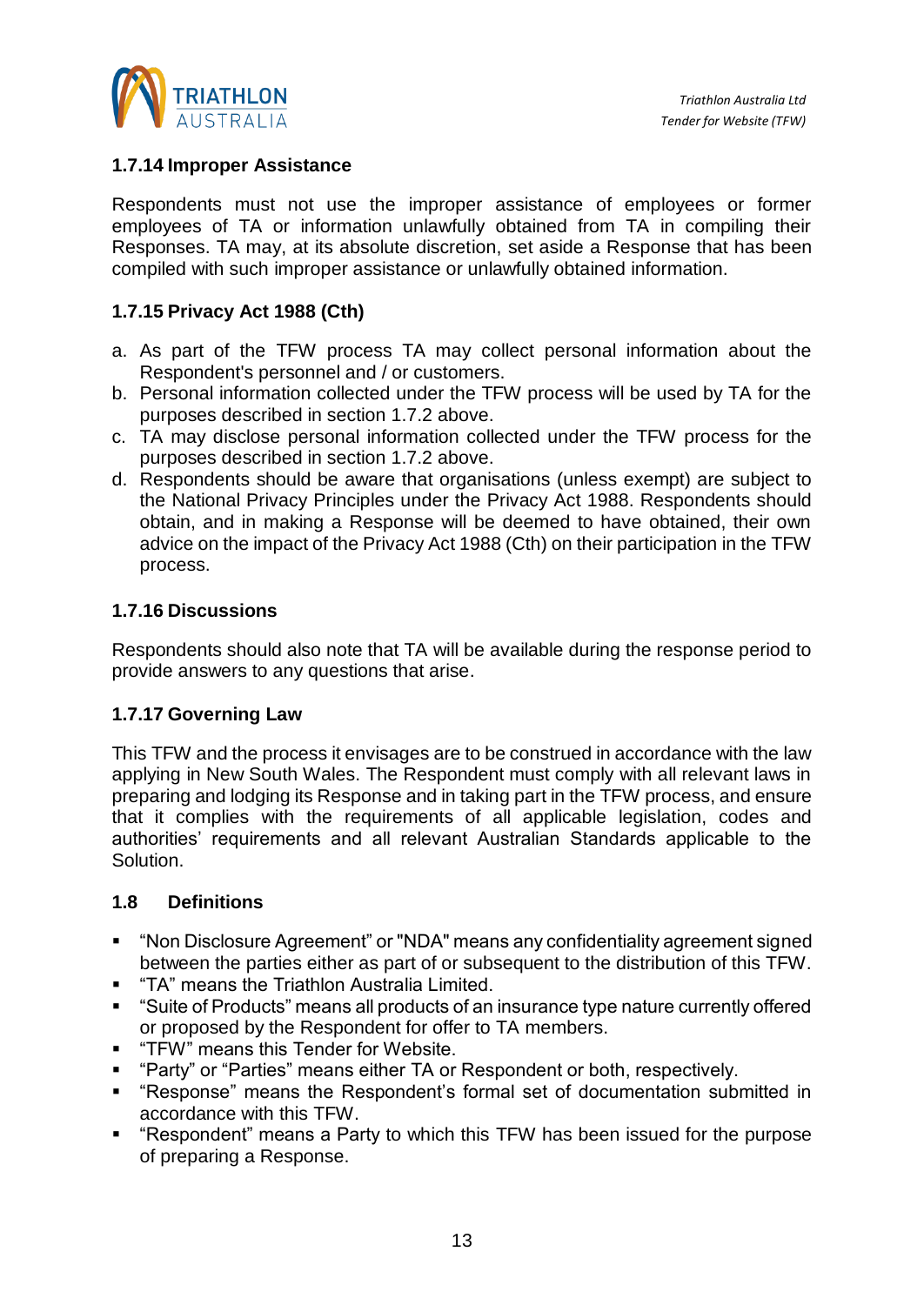

▪ "Supplies" means the suite of products and other possible services or opportunities the subject of this TFW as described in PART A.

# <span id="page-13-0"></span>**2. PART B – INFORMATION REQUESTED AND RESPONSE FORMAT**

This section details the information required and the format of the Response expected by TA.

#### <span id="page-13-1"></span>**2.1 Introduction and Overview of Response**

Please provide a succinct summary of the following:

- Introduction to your organisation;
- **.** The key points outlined within your Response with regards to the Core TFW Requirements;
- The key benefits you will provide to TA.

#### <span id="page-13-2"></span>**2.2 Respondent Profile**

Please provide an outline of your organisation. Please consider the sections below and incorporate within your Response.

| <b>Full Name of Entity</b> | Including ABN / ACN Numbers and Location<br>٠                                                                                                                                                                                                                                                                                                                                                                                                                                                                                      |
|----------------------------|------------------------------------------------------------------------------------------------------------------------------------------------------------------------------------------------------------------------------------------------------------------------------------------------------------------------------------------------------------------------------------------------------------------------------------------------------------------------------------------------------------------------------------|
|                            |                                                                                                                                                                                                                                                                                                                                                                                                                                                                                                                                    |
| Organisational             | Examples; Partnership, Public / Private Company etc<br>٠                                                                                                                                                                                                                                                                                                                                                                                                                                                                           |
| <b>Structure</b>           |                                                                                                                                                                                                                                                                                                                                                                                                                                                                                                                                    |
| <b>Key Business</b>        | Name<br>٠                                                                                                                                                                                                                                                                                                                                                                                                                                                                                                                          |
| Contacts                   | E-mail Address<br>٠                                                                                                                                                                                                                                                                                                                                                                                                                                                                                                                |
|                            | <b>Telephone Contact Details</b><br>п                                                                                                                                                                                                                                                                                                                                                                                                                                                                                              |
|                            | Location<br>п                                                                                                                                                                                                                                                                                                                                                                                                                                                                                                                      |
|                            | Role within Organisation<br>п                                                                                                                                                                                                                                                                                                                                                                                                                                                                                                      |
| <b>Company Profile</b>     | Describe your company profile, providing details in<br>п                                                                                                                                                                                                                                                                                                                                                                                                                                                                           |
|                            | regards to your core business tenure of experience in                                                                                                                                                                                                                                                                                                                                                                                                                                                                              |
|                            | the market place.                                                                                                                                                                                                                                                                                                                                                                                                                                                                                                                  |
| <b>Market Presence</b>     | This section addresses the Respondent's size and reach<br>п<br>within Australia. In addition, detail the Respondent's size<br>and reach in terms of the specific requirements outlined<br>within this TFW. Please provide information on:<br>Approximate number of current customers and /<br>$\circ$<br>or distinct policy holders<br>Overview of marketing capability and reach<br>$\circ$<br>Products and Services within the market place<br>$\circ$<br>Experience in supporting the suite of products<br>$\circ$<br>proposed. |
| Due Diligence              | Please list here any matters or circumstances,<br>٠<br>proceedings, conflict of priorities or interest, that would                                                                                                                                                                                                                                                                                                                                                                                                                 |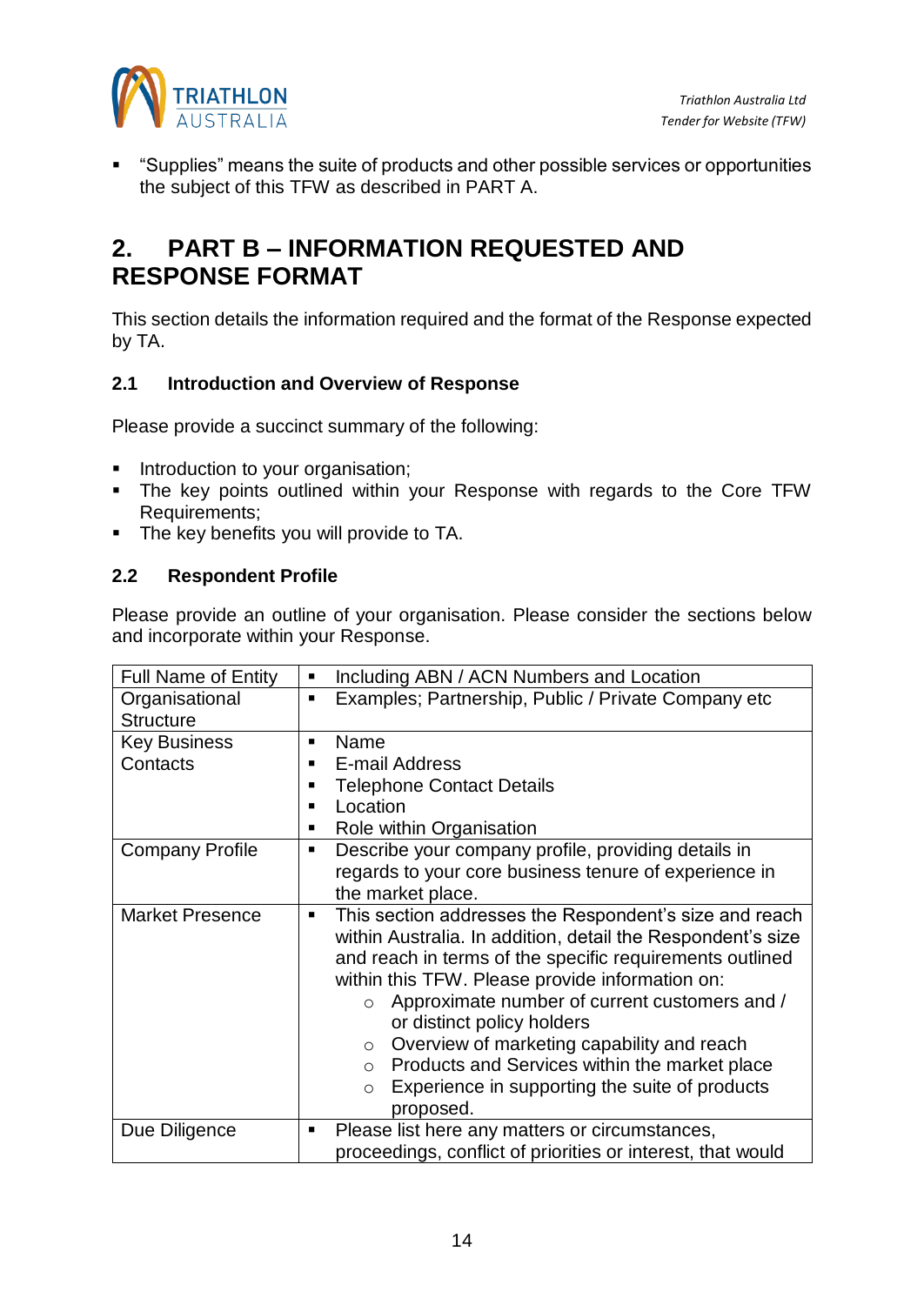

|                          |                | materially impact the ability of the Respondent to<br>discharge its obligation under the agreement.                                                  |
|--------------------------|----------------|------------------------------------------------------------------------------------------------------------------------------------------------------|
| <b>Other Disclosures</b> | $\blacksquare$ | Please detail any other business, relationships, holdings<br>or any other information which TA should be aware of<br>when considering your response. |

#### **2.3 Detailed Response to Core TFW Requirements**

Please utilise the following to address the core TFW requirements in your Response for the suite of products required together with additional products you wish to bring to our attention.

#### <span id="page-14-0"></span>**2.3.1 Product Features and Pricing**

Please outline the product features and breakdown the pricing into development costs, build costs, ongoing support/hosting costs.

All prices should be provided in Australian Dollars (AUD) and illustrate all statutory charges separately.

#### <span id="page-14-1"></span>**2.3.2 Service Model**

Within your Response, please detail your proposal relating to the Service Model including, but not limited to, the following:

- o Profiles and experience of all staff to be involved in the servicing of the TA website
- $\circ$  Outline the core support staff who will be the 'point people' for each phase of the project: (i) development, (ii) build and (iii) ongoing support.
- o Details and structure of the proposed servicing requirements of TA members, coaches and clubs
- o Details and process of the proposed management of TA website.

Your Response should also define proposed turn-around times and service level agreements for all instances whereby TA is reliant upon the Respondent for distribution and delivery to its members.

#### <span id="page-14-2"></span>**2.3.3 Design Concepts**

Your Response should include design concepts for the following pages:

- o Homepage
- o General page
- o News page
- o Image gallery page
- o FAQs page
- o Athlete profile page